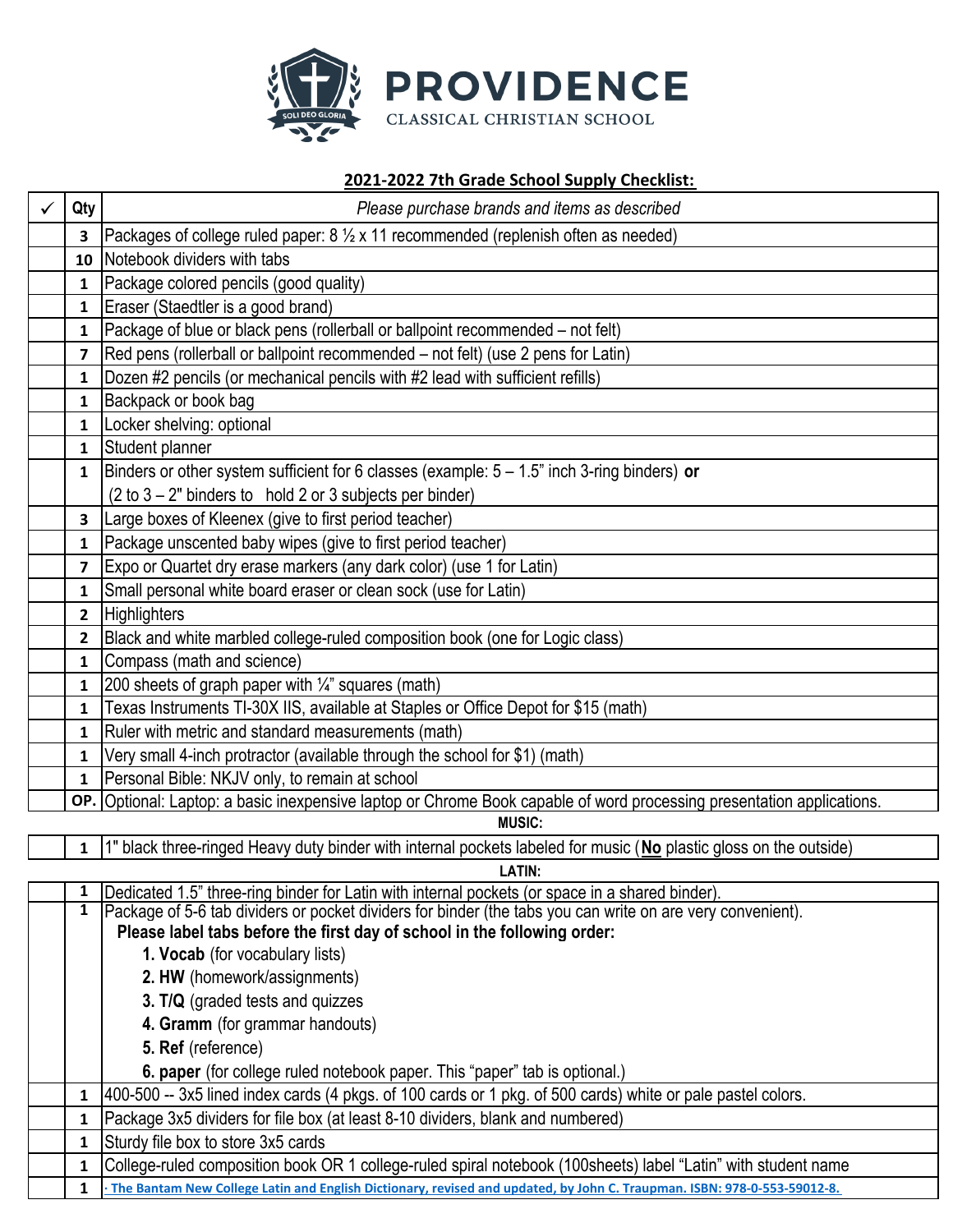

# **‐2022 8th Grade School Supply Checklist:**

| Qty            | Please purchase brands and items as described                                                                                                                                              |
|----------------|--------------------------------------------------------------------------------------------------------------------------------------------------------------------------------------------|
| 3              | Packages of college ruled paper: 8 1/2 x 11 recommended (replenish often as needed)                                                                                                        |
|                | 10 Notebook dividers with tabs                                                                                                                                                             |
| $\mathbf{1}$   | Package colored pencils (good quality)                                                                                                                                                     |
| $\mathbf{1}$   | Eraser (Staedtler is a good brand)                                                                                                                                                         |
| $\mathbf{1}$   | Package of blue or black pens (rollerball or ballpoint recommended – not felt)                                                                                                             |
| 7              | Red pens (rollerball or ballpoint recommended – not felt) (use 2 for Latin)                                                                                                                |
| 1              | Dozen #2 pencils (or mechanical pencils with #2 lead with sufficient refills)                                                                                                              |
| $\mathbf{1}$   | Backpack or book bag                                                                                                                                                                       |
| $\mathbf{1}$   | Locker shelving: optional                                                                                                                                                                  |
| $\mathbf{1}$   | Student planner                                                                                                                                                                            |
| $\mathbf{1}$   | Binders or other system sufficient for 6 classes (example: $5 - 1.5$ " inch 3-ring binders) or                                                                                             |
|                | $(2 \text{ to } 3 - 2)$ " binders to hold 2 or 3 subjects per binder)                                                                                                                      |
| $\mathbf{3}$   | Large boxes of Kleenex (give to first period teacher)                                                                                                                                      |
| 1              | Package unscented baby wipes (give to first period teacher)                                                                                                                                |
| 7              | Expo or Quartet dry erase markers (any dark color) (use 1 for Latin)                                                                                                                       |
| 1              | Small personal white board eraser or clean sock (use for Latin)                                                                                                                            |
| $\overline{2}$ | Highlighters                                                                                                                                                                               |
| 1              | Black and white marbled college-ruled composition book                                                                                                                                     |
| $\mathbf{1}$   | 200 sheets of graph paper with 1/4" squares (math)                                                                                                                                         |
| 1              | Texas Instruments TI-30X IIS, available at Staples or Office Depot for \$15 (math)                                                                                                         |
| 1              | Ruler with metric and standard measurements (math)                                                                                                                                         |
| 1              | Very small 4-inch protractor (available through the school for \$1) (math)                                                                                                                 |
| $\mathbf{1}$   | Personal Bible: NKJV only, to remain at school                                                                                                                                             |
|                | OP. Optional: Laptop: a basic inexpensive laptop or Chrome Book capable of word processing presentation applications.                                                                      |
|                | <b>MUSIC:</b>                                                                                                                                                                              |
| $\mathbf{1}$   | 1" black three-ringed Heavy duty binder with internal pockets labeled for music (No plastic gloss on the outside)                                                                          |
|                | <b>LATIN:</b>                                                                                                                                                                              |
| $\mathbf{1}$   | Dedicated 1.5" three-ring binder for Latin with internal pockets (or space in a shared binder).                                                                                            |
| $\mathbf{1}$   | Package of 5-6 tab dividers or pocket dividers for binder (the tabs you can write on are very convenient).                                                                                 |
|                | Please label tabs before the first day of school in the following order:                                                                                                                   |
|                | 1. Vocab (for vocabulary lists)                                                                                                                                                            |
|                | 2. HW (homework/assignments)                                                                                                                                                               |
|                | 3. T/Q (graded tests and quizzes                                                                                                                                                           |
|                | 4. Gramm (for grammar handouts)                                                                                                                                                            |
|                | 5. Ref (reference)                                                                                                                                                                         |
|                | 6. paper (for college ruled notebook paper. This "paper" tab is optional.)<br>[400-500 -- 3x5 lined index cards (4 pkgs. of 100 cards or 1 pkg. of 500 cards) white or pale pastel colors. |
| 1<br>1         | Package 3x5 dividers for file box (at least 8-10 dividers, blank and numbered)                                                                                                             |
| 1              | Sturdy file box to store 3x5 cards                                                                                                                                                         |
| 1              | College-ruled composition book OR 1 college-ruled spiral notebook (100sheets) label "Latin" with student name                                                                              |
| 1              | The Bantam New College Latin and English Dictionary, revised and updated, by John C. Traupman. ISBN: 978-0-553-59012-8.                                                                    |
|                |                                                                                                                                                                                            |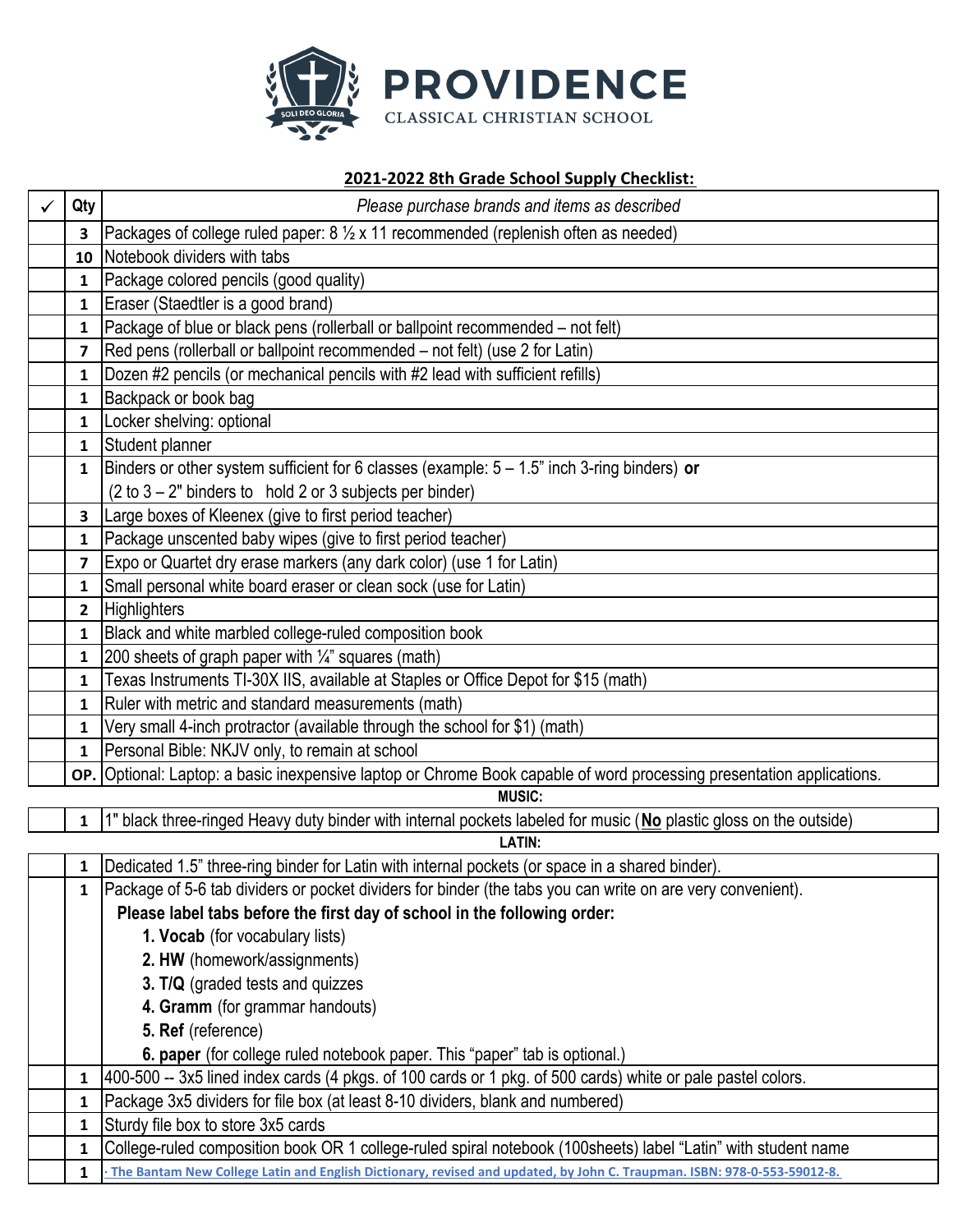

## **2021‐2022 9th Grade School Supply Checklist:**

| Qty       | Please purchase brands and items as described                                                                                   |
|-----------|---------------------------------------------------------------------------------------------------------------------------------|
| З         | Packages of college ruled paper: $8\frac{1}{2} \times 11$ recommended (replenish often as needed)                               |
| 5         | Notebook dividers with tabs (English)                                                                                           |
| 1         | Package Prang colored pencils (good quality)                                                                                    |
| 1         | Package of blue or black pens (rollerball or ballpoint recommended – not felt)                                                  |
| 7         | Red pens (rollerball or ballpoint recommended – not felt) (use 2 pens for Latin/Spanish)                                        |
| 1         | Dozen #2 pencils (or mechanical pencils with #2 lead with sufficient refills)                                                   |
| 1         | Backpack or book bag                                                                                                            |
|           | <b>OP</b> Optional: Locker shelving                                                                                             |
| 1         | Student planner                                                                                                                 |
| 1         | Binders or other system sufficient for 6 classes (example: $5 - 1.5$ " inch 3-ring binders) or                                  |
|           | $(2 \text{ to } 3 - 2"$ binders to hold 2 or 3 subjects per binder)                                                             |
| 3         | Large boxes of Kleenex (give to first period teacher)                                                                           |
| 3         | Expo or Quartet dry erase markers (any dark color) (use 1 for Spanish/Latin)                                                    |
| 1         | 200 sheets of graph paper with $\frac{1}{4}$ " squares (math)                                                                   |
| 1         | Texas Instruments TI-30X IIS calculator, available at Amazon for \$15 (math)                                                    |
| 1         | Locking compass and protractor (math)                                                                                           |
| 1         | Ruler with standard and metric measurements (math)                                                                              |
| 1         | White board eraser (use for Spanish/Latin)                                                                                      |
| 1         | Personal Bible: NKJV only, to remain at school                                                                                  |
|           | OP. Optional but recommended: Laptop: a basic inexpensive laptop or Chrome Book capable of word processing.                     |
|           | <b>MUSIC:</b>                                                                                                                   |
| 1         | 1" black three-ringed Heavy duty binder with internal pockets labeled for music (No plastic gloss on the outside)               |
|           | <b>FOREIGN LANGUAGE (Latin or Spanish)</b>                                                                                      |
| 1         | Dedicated 1.5" three-ring binder for Latin or Spanish with internal pockets (or space in a shared binder).                      |
| 1         | Package of 5-6 tab dividers or pocket dividers for binder (the tabs you can write on are very convenient).                      |
|           | Please label tabs before the first day of school:                                                                               |
|           | 1. Vocab or VL (for vocabulary lists)                                                                                           |
|           | 2. Gramm (for grammar handouts)                                                                                                 |
|           | 3. DW (for daily work and assignments)                                                                                          |
|           | 4. T/Q (graded tests and quizes)                                                                                                |
|           | 5. Ref (reference)                                                                                                              |
|           | 6. paper (for college ruled notebook paper. This "paper" tab is optional.)                                                      |
| 1         | Black and white marbled college-ruled composition book (Spanish only)                                                           |
| 1         | College-ruled composition book OR 1 college-ruled spiral notebook (100sheets) label "Latin" with name (Latin only)              |
| <b>OP</b> | Optional: 3x5 lined index cards, white or pale pastel colors; tab dividers, card storage box;                                   |
|           | some students prefer to keep doing vocabulary cards, some students may be required to use cards.                                |
| <b>OP</b> | The Bantam New College Latin and English Dictionary, revised and updated, by John C. Traupman. ISBN: 978-0-553-59012-8. (Latin) |
| <b>OP</b> | The New World Spanish/English English/Spanish Dictionary. Edited by Salvatore Ramondino ISBN 978-0451181688 (Spanish)           |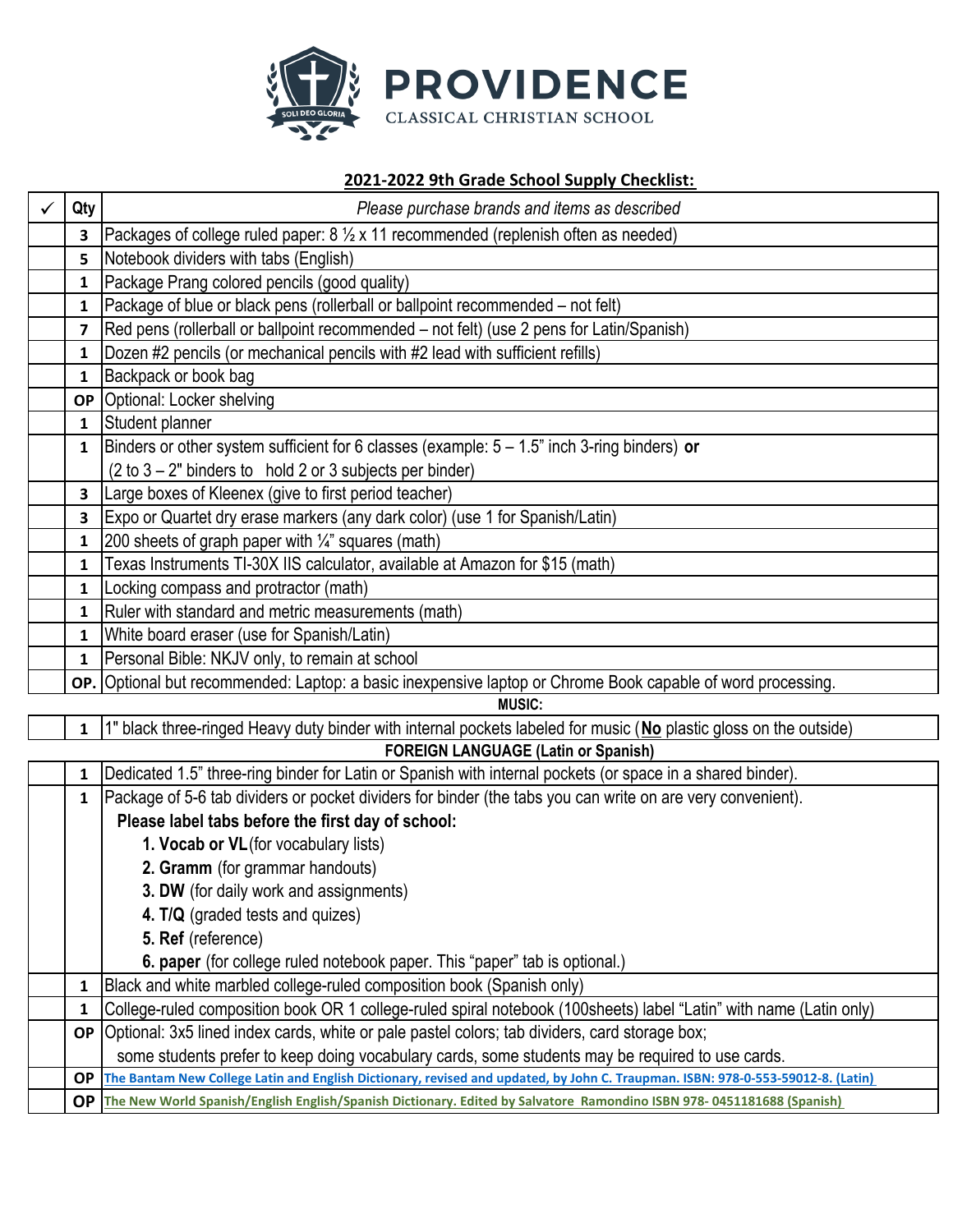

# **2021‐2022 10th Grade School Supply Checklist:**

| Qty          | Please purchase brands and items as described                                                                                   |
|--------------|---------------------------------------------------------------------------------------------------------------------------------|
| 3            | Packages of college ruled paper: $8\frac{1}{2} \times 11$ recommended (replenish often as needed)                               |
| 5            | Notebook dividers with tabs (English)                                                                                           |
| 1            | Package Prang colored pencils (good quality)                                                                                    |
| 1            | Package of blue or black pens (rollerball or ballpoint recommended - not felt)                                                  |
| 7            | Red pens (rollerball or ballpoint recommended - not felt) (use 2 for Latin or Spanish)                                          |
| 1            | Dozen #2 pencils (or mechanical pencils with #2 lead with sufficient refills)                                                   |
| 1            | Small personal white board eraser or clean sock (use for Latin/Spanish)                                                         |
| 1            | Backpack or book bag                                                                                                            |
| <b>OP</b>    | Optional: Locker shelving                                                                                                       |
| $\mathbf{1}$ | Student planner                                                                                                                 |
| 1            | Binders or other system sufficient for 6 classes (example: $5 - 1.5$ " inch 3-ring binders) or                                  |
|              | $(2 \text{ to } 3 - 2$ " binders to hold 2 or 3 subjects per binder)                                                            |
| 3            | Large boxes of Kleenex (give to first period teacher)                                                                           |
| 3            | Expo or Quartet dry erase markers (any dark color) (use for Latin or Spanish)                                                   |
| 1            | 200 sheets of graph paper with 1/4" squares (math)                                                                              |
| $\mathbf{1}$ | TI-83 or TI-84 graphing calculator. Assignment instructions are given for Texas Instruments TI-83 and TI-84, not                |
|              | Casio or other model. These can be found second hand, as new ones are expensive. (math)                                         |
| $\mathbf{1}$ | Dedicated 2" three-ring binder for <b>English</b> with internal pockets and set of 5-6 divider tabs is strongly recommended.    |
|              | Alternatively, students may opt to use a 1.5" binder for literature and a 1" binder for composition/research.                   |
| $\mathbf{1}$ | Personal Bible: NKJV only, to remain at school                                                                                  |
| 1            | Laptop required. Multiple written assignments, research projects, and Power Point / Google Doc presentations are                |
|              | assigned to students, particularly in the Humanities and Rhetoric. A basic inexpensive laptop or Chrome Book                    |
|              | capable of word processing and presentation applications is sufficient.                                                         |
|              | <b>MUSIC:</b>                                                                                                                   |
| 1            | 1" black three-ringed Heavy duty binder with internal pockets labeled for music (No plastic gloss on the outside)               |
|              | <b>FOREIGN LANGUAGE (Latin or Spanish)</b>                                                                                      |
| 1            | Dedicated 1.5" three-ring binder for Latin or Spanish with internal pockets (or space in a shared binder).                      |
| 1            | Package of 5-6 tab dividers or pocket dividers for binder (the tabs you can write on are very convenient).                      |
|              | Please label tabs before the first day of school:                                                                               |
|              | 1. Vocab or VL(for vocabulary lists)                                                                                            |
|              | 2. Gramm (for grammar handouts)                                                                                                 |
|              | 3. DW (for daily work and assignments)                                                                                          |
|              | 4. T/Q (graded tests and quizes)                                                                                                |
|              | 5. Ref (reference)                                                                                                              |
|              | 6. paper (for college ruled notebook paper. This "paper" tab is optional.)                                                      |
| 1            | Black and white marbled college-ruled composition book (Spanish only)                                                           |
| 1            | College-ruled composition book OR 1 college-ruled spiral notebook (100sheets) label "Latin" with name (Latin only)              |
| <b>OP</b>    | Optional: 3x5 lined index cards, white or pale pastel colors; tab dividers, card storage box;                                   |
|              | some students prefer to keep doing vocabulary cards, some students may be required to use cards.                                |
| <b>OP</b>    | The Bantam New College Latin and English Dictionary, revised and updated, by John C. Traupman. ISBN: 978-0-553-59012-8. (Latin) |
| <b>OP</b>    | The New World Spanish/English English/Spanish Dictionary. Edited by Salvatore Ramondino ISBN 978-0451181688 (Spanish)           |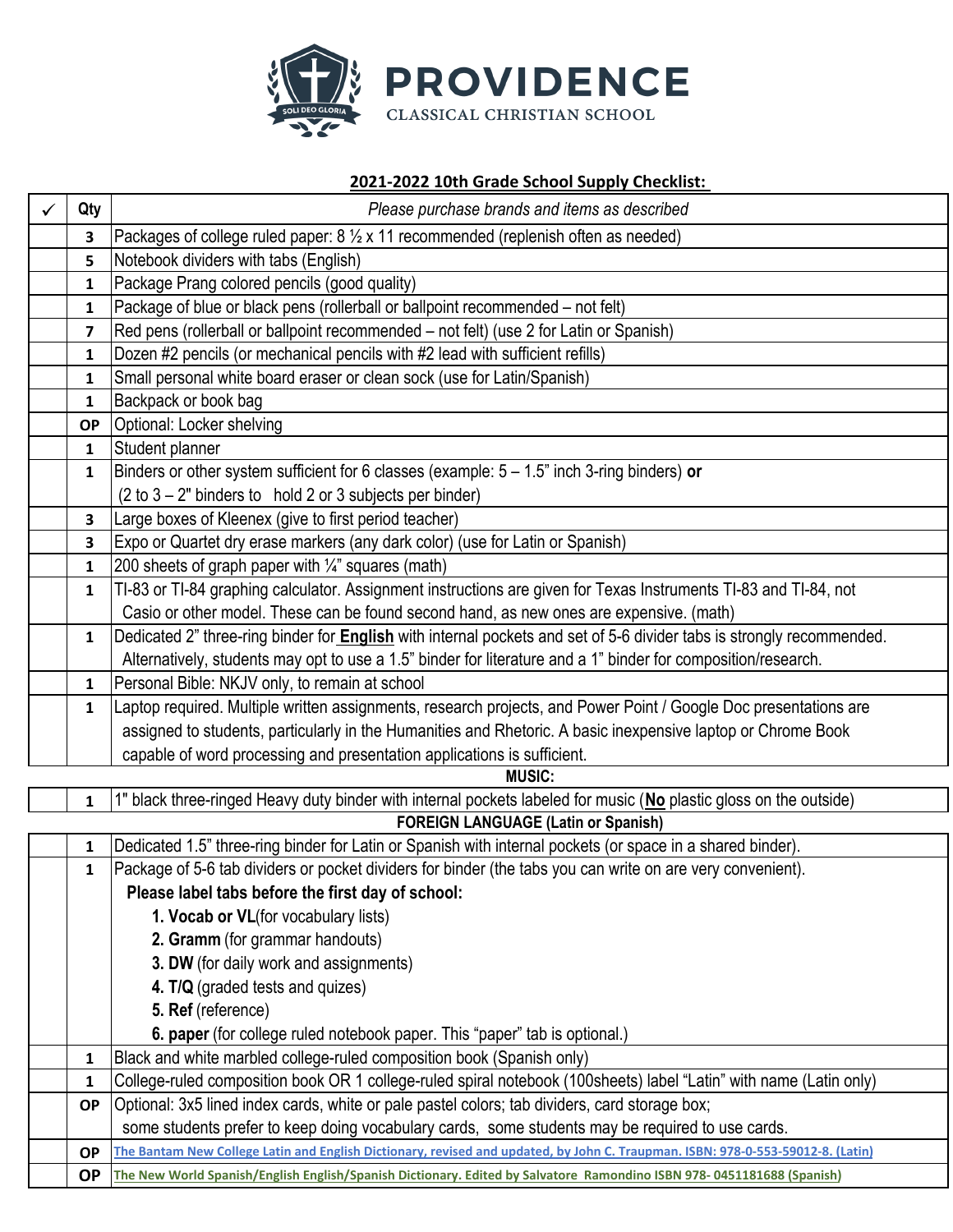

#### **‐2022 11th Grade School Supply Checklist:**

|               | Qty          | Please purchase brands and items as described                                                                     |
|---------------|--------------|-------------------------------------------------------------------------------------------------------------------|
|               | 3            | Packages of college ruled paper: $8\frac{1}{2} \times 11$ recommended (replenish often as needed)                 |
|               | 5            | Notebook dividers with tabs (English)                                                                             |
|               | 1            | [Package of blue or black pens (rollerball or ballpoint recommended - not felt)                                   |
|               | 5            | Red pens (rollerball or ballpoint recommended – not felt)                                                         |
|               | 1            | Dozen #2 pencils (or mechanical pencils with #2 lead with sufficient refills)                                     |
|               | 1            | Backpack or book bag                                                                                              |
|               |              | <b>OP</b> Optional: Locker shelving                                                                               |
|               | $\mathbf{1}$ | Student planner                                                                                                   |
|               | 1            | Binders or other system sufficient for 6 classes (example: $5 - 1.5$ " inch 3-ring binders) or                    |
|               |              | $(2 \text{ to } 3 - 2)$ " binders to hold 2 or 3 subjects per binder)                                             |
|               | 3            | Large boxes of Kleenex (give to first period teacher)                                                             |
|               | $\mathbf{2}$ | Expo or Quartet dry erase markers (any dark color)                                                                |
|               | 1            | 200 sheets of graph paper with $\frac{1}{4}$ squares (math)                                                       |
|               | 1            | TI-83 or TI-84 graphing calculator. Assignment instructions are given for Texas Instruments TI-83 and TI-84, not  |
|               |              | Casio or other model. These can be found second hand, as new ones are expensive. (math)                           |
|               | 1            | Personal Bible: NKJV only, to remain at school                                                                    |
|               | 1            | Laptop required. Multiple written assignments, research projects, & Power Point / Google Doc presentations are    |
|               |              | assigned to students, particularly in the Humanities and Rhetoric. A basic inexpensive laptop or Chrome Book      |
|               |              | capable of word processing and presentation applications is sufficient.                                           |
| <b>MUSIC:</b> |              |                                                                                                                   |
|               | 1            | 1" black three-ringed Heavy duty binder with internal pockets labeled for music (No plastic gloss on the outside) |